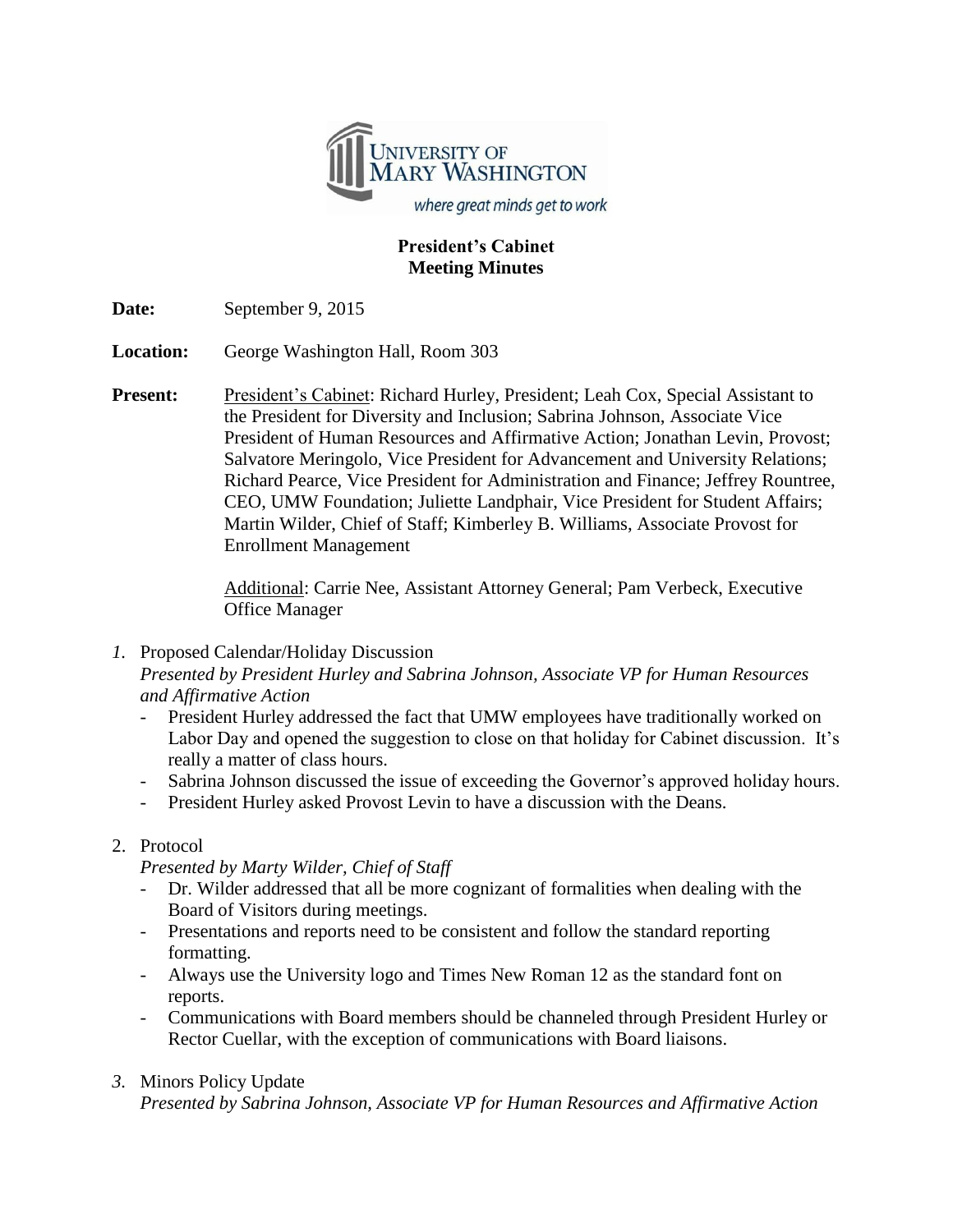- The Minors Policy E.3.9.6. is active. It requires background checks for faculty and students who will have involvement with minors. Department of Social Services requires training and documentation of background check and training completion.
- 4. Access to All UMW Faculty and Staff Email Group
	- *Presented by Sabrina Johnson, Associate VP for Human Resources and Affirmative Action*
	- The current list of faculty/staff who have access to the *All UMW Faculty and Staff* email group was distributed. Each Cabinet member was given a copy and asked to review who should have access to these distribution lists.
	- Torre Meringolo urges faculty and staff to use EagleEye for announcements.
- *5.* Great Colleges to Work For/Workplace Culture

*Presented by Sabrina Johnson, Associate VP for Human Resources and Affirmative Action*

- Even with morale issues, there are many employees who are happy to work at UMW.
- The survey will roll out to employees in January, with results expected by April, 2016.
- *6.* Weekend Campus Engagement

*Presented by Juliette Landphair, VP for Student Affairs*

- There is focus on making more weekend activities available to students, as well as how to get the word out about activities effectively with students.
- 7. Student Employment

*Presented by Kimberley Williams, Associate Provost for Enrollment Management*

- Student Employment is housed in Financial Aid.
- Student employment is now considered a "job" versus financial aid.
- The Cabinet discussed the feasibility of moving student employment under another umbrella.
- 8. Woodard (What will it be called going forward?) *Presented by Jonathan Levin, Provost*
	- The name "Woodard Campus Center" will no longer be applicable when the Department of Business moves in and occupies the building. It will now be referred to as Woodard Hall. Signage needs to be updated, as well as labeling on the online virtual tour.
- 9. Dining Services Hours

*Presented by President Hurley*

The President Cabinet discussed the concern that there are not any late-night dining options that meal swipes can be used for.

# **Announcements**:

President Hurley:

- Shared a letter from an appreciative parent regarding her positive experiences during student move-in day.

Jonathan Levin:

- An alternate course model and a strategic planning forum will be held this week.